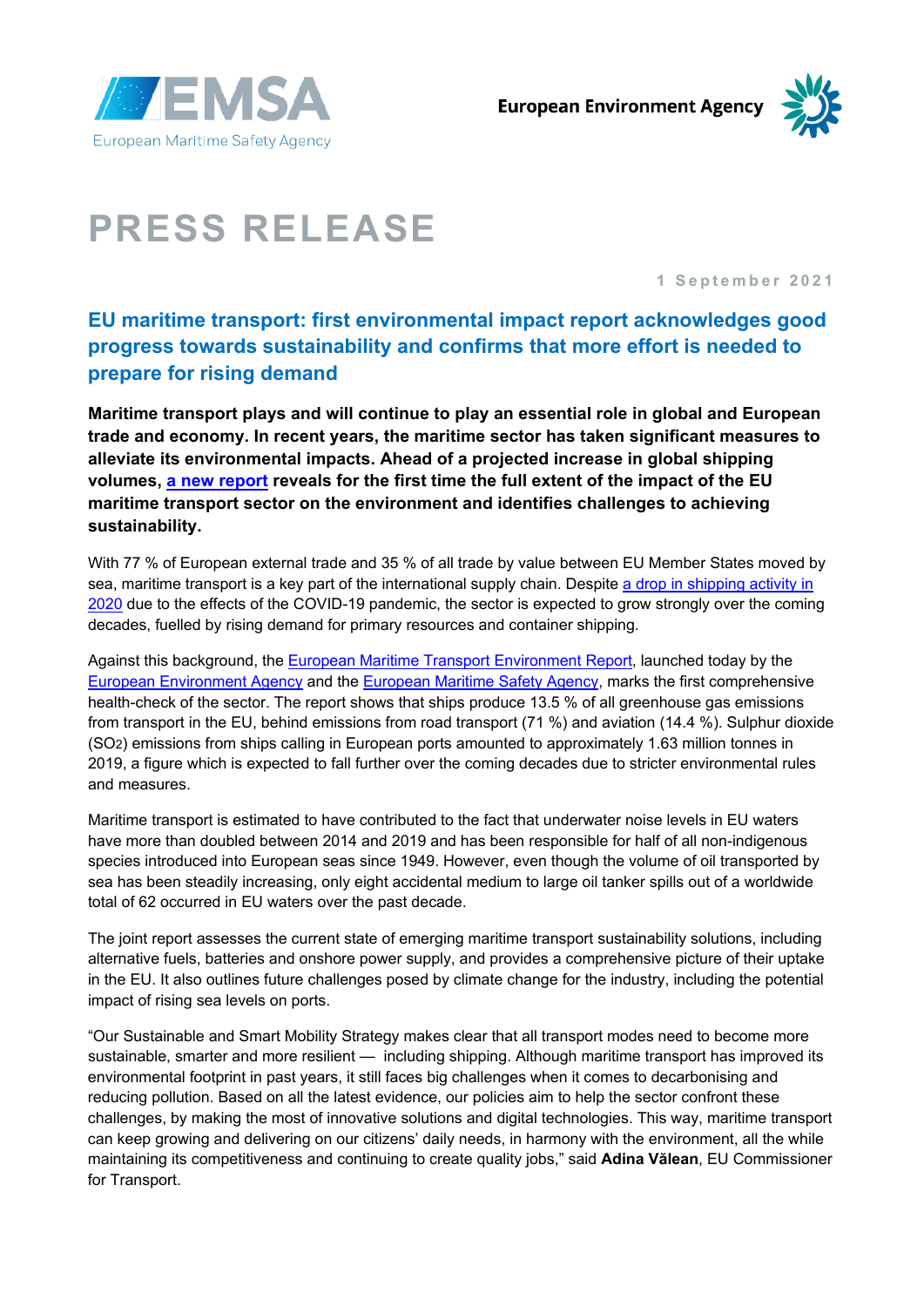



"This joint report gives us an excellent overview of the present and future challenges related to maritime transport. The message is clear: maritime transport is expected to increase in the coming years and unless we act now, the sector will produce more and more greenhouse gas emissions, air pollutants and underwater noise. A smooth but rapid transition of the sector is crucial to meet the objectives of the European Green Deal and move towards carbon neutrality. This will also create new economic opportunities for the European transport industry as part of the necessary transition to a sustainable blue economy. The challenge is immense, but we have the technologies, the resources and the will to tackle it," said **Virginijus Sinkevičius**, European Commissioner for Environment, Oceans and Fisheries.

"Innovation-driven sustainability is an opportunity for shipping to complete a transformation on the same scale as the replacement of sails by steam. This new maritime revolution will depend on ships developed through advanced technology and digital solutions, but also on a multi-layered, fully inclusive process at national, European and international level that encompasses safety, security and social aspects as well as environmental ones. But crucial too is shipping's role as a link in a transnational logistics chain. This means that every part of that chain — from ports to the shipbuilding sector, from shippers to the private and public financial sectors — must be included in our drive towards sustainability," said **Maja Markovčić Kostelac**, EMSA's Executive Director.

"While Europe's maritime transport sector plays a vital role for our economic well-being, this report clearly shows that maritime transport in Europe and the entire international shipping community have an urgent responsibility to step up their efforts to reduce this sector's environmental footprint. While steps have been taken already based on European and international policies, much more is needed for a fundamental shift towards a sustainable maritime transport sector that contributes to secure the future well-being and survival of our most sensitive ecosystems and coastal areas, and the well-being of Europeans," said **Hans Bruyninckx**, EEA Executive Director.

### **Key impacts on the environment**

- **Greenhouse gas emissions:** in total, ships calling at EU and European Economic Area ports generated 140 million tonnes of  $CO<sub>2</sub>$  emissions in 2018 (approximately 18 % of all  $CO<sub>2</sub>$  emissions generated by maritime transport worldwide that year).
- Air pollution: In 2019, sulphur dioxide (SO<sub>2</sub>) emissions from ships calling in European ports amounted to around 1.63 million tonnes, approximately 16 % of the global  $SO<sub>2</sub>$  emissions from international shipping.
- **Underwater noise:** Ships create noise which can affect marine species in different ways. It is estimated that between 2014 and 2019, the total accumulated underwater radiated noise energy more than doubled in EU waters. Container ships, passenger ships and tankers generate the highest noise energy emissions from propeller use.
- **Non-indigenous species:** Overall, since 1949, the maritime transport sector has accounted for the largest proportion of non-indigenous species introduced into seas around the EU — close to 50 % of all species, with the largest number found in the Mediterranean. A total of 51 species are all classified as high impact, meaning that they can affect ecosystems and native species. The report also notes the limited data available in assessing the full impact on habitats and species.
- **Oil pollution:** out of a total of 18 large accidental oil spills in the word since 2010, only three were located in the EU (17 %); better monitoring, enforcement and awareness is helping to reduce oil pollution events even though the amount of oil transported by sea has been steadily growing for the past 30 years.